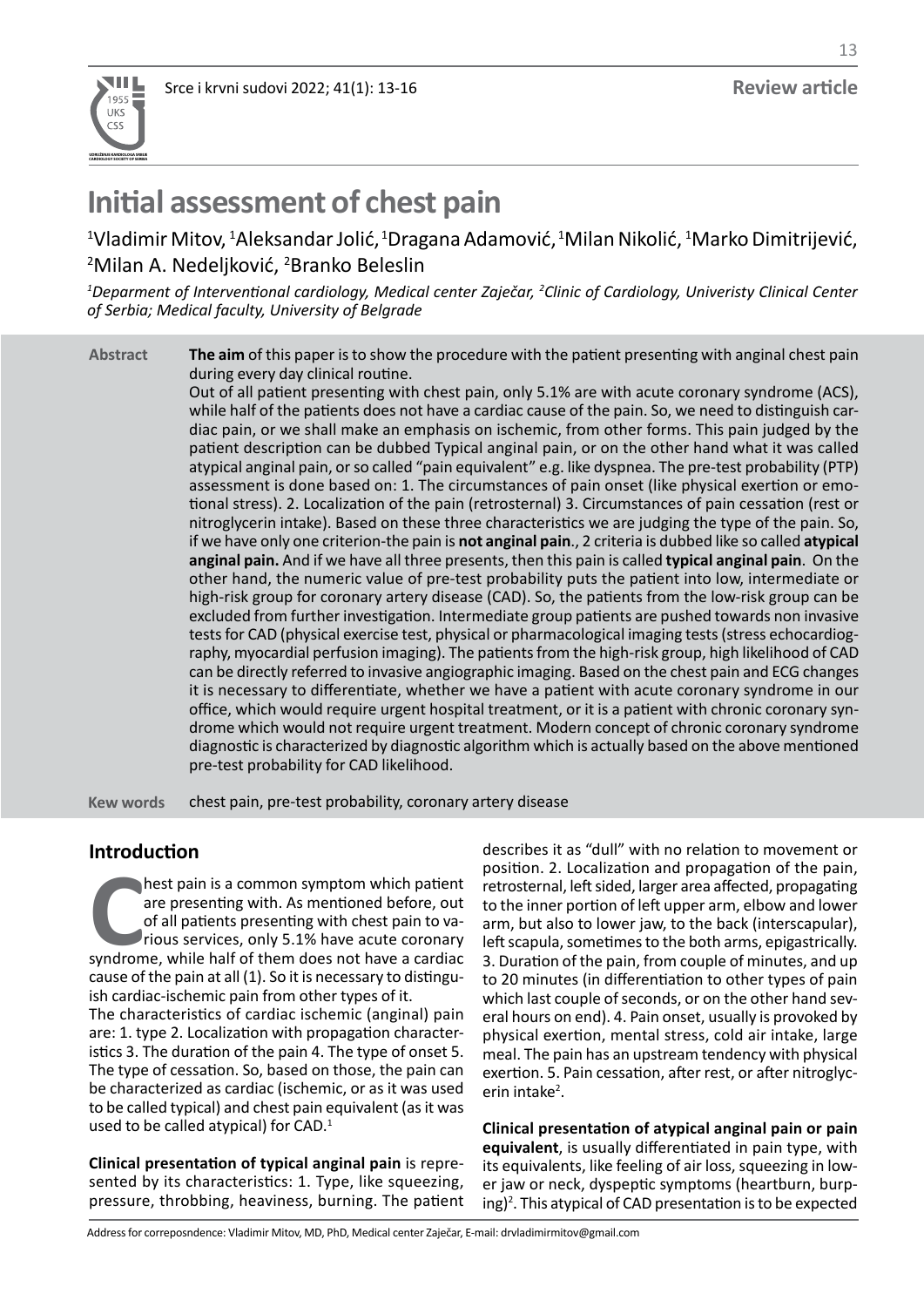in older people, women, diabetics, demented patients, and patients with chronic kidney failure (3).

**The aim** of this paper is to show the procedure with the patient presenting with anginal chest pain during every day clinical routine.

# **Discussion**

When we are presented with a patient complaining of chest pain, we need to make some first contact assessments for patients with acute coronary syndrome (need urgent hospitalization and treatment) or chronic coronary syndrome (out hospital diagnostics and treatment CAD):

The character of the chest pain

- Anginal pain
- Non anginal pain

The pain characterized like heaviness, pressure, squeezing, tension, burning, positioned behind the sternum, centrally, provoked by exertion or stress point to HIGH clinical likelihood of anginal chest pain. On the other hand, sharp, migrating, respiratory movement, or rib cage movement related, pointed pain, usually points to LOW clinical likelihood of anginal chest pain (1).

Pain duration:

- Short up 20 minutes
- Long over 20 minutes

20 minutes makes a critical demarcation between short and long pain duration, so inf the pain shows the abovementioned characteristics of anginal chest pain, and lasts over 20 minutes, this patient usually requires hospitalization and observation. If the duration is under 20 minutes, and pain subsided to the moment of the exam, this patient rarely requires hospitalization but this patients stay into diagnostics algorithm.

ECG picture

- ST elevation
- ST depression or negative T waves
- Newly diagnosed left bundle branch block
- No ST and T changes
- Further diagnostic work-up
- Troponin levels (highly sensitive preferably)
- **Echocardiography**
- • Coronary angiography-invasive

Additional non-invasive work up is not necessary with patients presenting with all the above anginal pain characteristics, followed by ECG changes. This work-up is of the essence with patients presenting with non-ischemic pain characteristics in order to rule in or rule out acute coronary syndrome or other non-ischemic cardiac conditions (aortic dissection, acute pericarditis, valvular heart disease, hypertrophic cardiomyopathy), or on the other hand non cardiac conditions (esophageal spasm, pneumothorax, muscle spasm etc.)<sup>1</sup>.

### **Emergencies which require urgent hospitalization and treatment patients with ACS:**

Emergencies with hospital admission and treatment of CAD in patients presenting with typical chest pain over 20 minutes followed by ECG changes. Here we have several possible scenarios:

#### 1. **Typical chest pain over 20 minutes duration accompanied by new ST elevation or new left bundle branch block**

This scenario requires urgent treatment according to STEMI guidelines with urgent pPCI or fibrinolytic therapy if pPCI is not available<sup>4</sup>.

#### 2. **Typical chest pain over 20 minutes duration accompanied by new ST depression or T wave changes**

This scenario requires urgent treatment according to NSTEMI/UA guidelines, low risk vs high risk patients, meaning urgent invasive strategy vs medical therapy and then invasive strategy during hospitalization<sup>3</sup>.

#### 3. **Typical chest pain over 20 minutes duration not accompanied by ECG changes**

These patients require additional diagnostic work-up, with hsTni levels (1 or 3hr rule in/rule out protocol if feasible, or hospitalization and observation for rule in/out differentiation, regarding local feasibility), echocardiography for other cardiac and non-cardiac causes. We should point-out that this population of patients is not small, meaning that almost 30% of NSTEMI patients do not present with ECG changes during first medical contact<sup>3</sup>.

## **Conditions which require diagnostic and therapy workup of chronic coronary syndrome**

1. **Typical chest pain under 20 minutes duration, accompanied by new ST depression or T wave changes** hsTNI levels with ACS rule in/rule out. Ruled out patients are referred to further non or invasive CAD risk assessment.

2. **Typical/atypical chest pain or equivalent, under 20 minutes duration not accompanied by ECG changes** This where pre-test likelihood of CAD comes into place, low likelihood patients are ruled out of further CAD

work up, intermediate to high likelihood patients are refereed to further non or invasive CAD work up. For PTP assessment we need only three chest pain characteristics:

- Pain onset factors (exertion, mental stress)
- Pain localization (retrosternal)
- Pain cessation (rest, or nitroglycerin uptake)

So, we use them to judge about the presumed pain origin:

- **One criterion Non anginal pain**
- Two criteria atypical anginal pain
- All three criteria-typical anginal pain<sup>2</sup>

Diamond i Forrester<sup>5</sup>, showed in their original work in 1979. that simple clinical and anamnestic work up can yield very useful and reliable data for CAD likelihood assessment in patients with chest pain. The showed on 4952 patients after invasive angiography that CAD likelihood is dependent on chest pain characteristics. Patients that had chest pain with ischemic characteristics, had CAD proven by invasive angiography in 90% of total number. On the other hand, those percent were 50% and 16% respectively for pain equivalent and non-cardiac group (p<0,001). The other part of their research were autopsy findings from 23996 adults who were not diagnosed with CAD during their lives. They showed with high significance that in women under the age of 40, CAD was present only in 0.3% of the patients, while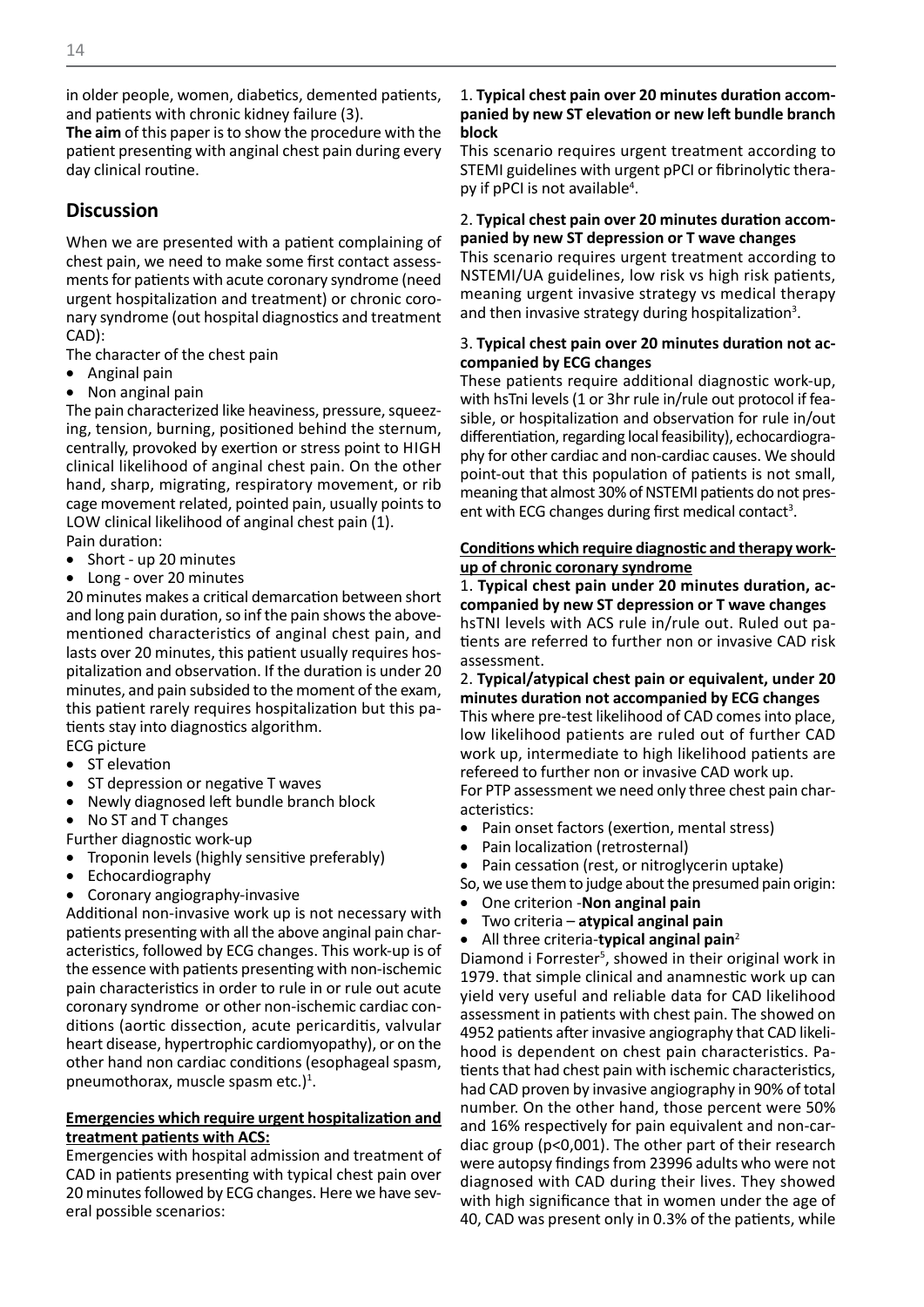the number in men of the same age was 1.9%. In men over 60 years of age this number was 12.3%, and 7.5% for women of that age. Combining these two (angiography and autopsy) the made charts with pre test likelihood of CAD by the age, gender, and chest pain characteristics.

After this study, another study was published in 1981, CASS (Coronary Artery Surgery Study)<sup>6</sup>. This study was done on 20391 patients, divided in groups by age, sex, and chest pain characteristics, where presence of CAD was proven by angiography. In their words, 93% of men, and 72% of women with "definitive anginal pain" had a CAD on angiography, 66% of men, and 36% of women with "probable anginal pain", and 14% of men and 6% of women with "nonspecific pain" (p<0,001). They concluded that age, sex, and pain characteristics are important determinants in CAD prevalence and severity assessment. Regarding that the data on CAD prevalence in relation to pain, sex, age was similar in both studies, the are combined in one table (Table 1)

**Table 1.** Pre-test likelihood of CAD in percent in symptomatic patients, related to type of chest pain, sex, age. Combined data from Diamond/Forrester i CASS-Coronary Artery Surgery Study<sup>2</sup>

| Age       |      | Non anginal |         | Atypical     |         | <b>Typical anginal</b> |  |
|-----------|------|-------------|---------|--------------|---------|------------------------|--|
| (years)   | pain |             |         | anginal pain |         | pain                   |  |
|           | M(%) | Ž(%)        | $M(\%)$ | Ž(%)         | $M(\%)$ | Ž(%)                   |  |
| $30 - 39$ | 4    |             | 34      | 12           | 76      | 26                     |  |
| 40-49     | 13   | 3           | 51      | 22           | 87      | 55                     |  |
| 50-59     | 20   |             | 65      | 31           | 93      | 73                     |  |
| 60-69     | 27   | 14          | 72      | 51           | 94      | 86                     |  |

Patients with low pretest probability for CAD, <20%, with intermediate pretest probability, 20-80%, high pretest probability, >80%<sup>2</sup>.

Based on numeric values of pre-test probability, we put the patient in one of three groups, low, intermediate or high-risk group for CAD. The patients from low-risk group could safely be excluded from further CAD diagnostic work-up, patients from intermediate are referred to further non-invasive work-up (exercise test, stress echo, myocardial perfusion imaging). Patient in high-risk group can be directly referred to invasive strategy.

This concept of calculating pre test probability of CAD likelihood based on anamnestic data Is kept in recent ESC guidelines for chronic coronary syndrome<sup>7</sup>. Genders et al<sup>8</sup> updated these data on CAD prevalence from Diamond and Forester. They modeled previous CAD likelihood numbers according to new data, for patients in low-risk geographical areas, where it's good to know that these numbers can vary for different regions7. Pretest probability of CAD table (Table 2), is now changed by adding separate data for patients aged 70 and over. As another add on, a data on dyspnea like chest pain equivalent are added.

Patients with low pre test probability of CAD <5%, intermediate 5-15%, high >15% [7]. Out of all patients with chest pain or equivalent, 57% had pre-test pretest probability of under 15%. Studies showed that annual risk of

| Table 2. Pre test likelihood of CAD in percent in symp-         |
|-----------------------------------------------------------------|
| tomatic patients in relation to chest pain characteristics,     |
| gender, age and dyspnea like chest pain equivalent <sup>7</sup> |

| Age       | Non anginal |                 | Atypical     |      | Non anginal |                 | Dyspnea |                 |
|-----------|-------------|-----------------|--------------|------|-------------|-----------------|---------|-----------------|
| (years)   | pain        |                 | anginal pain |      | pain        |                 |         |                 |
|           | $M(\%)$     | $\check{Z}(% )$ | $M(\%)$      | Ž(%) | $M(\%)$     | $\check{Z}(\%)$ | $M(\%)$ | $\check{Z}(\%)$ |
| $30 - 39$ | 3           | 5               | 4            | 3    | 1           | 1               | 0       | 3               |
| 40-49     | 22          | 10              | 10           | 6    | 3           | 2               | 12      | 3               |
| 50-59     | 32          | 13              | 17           | 6    | 11          | 3               | 20      | 9               |
| 60-69     | 44          | 16              | 26           | 11   | 22          | 6               | 27      | 14              |
| $70+$     | 52          | 27              | 34           | 19   | 24          | 10              | 32      | 12              |

cardiovascular death or myocardial infarction is under 1%, so it is safe to adapt routine testing of these patients to local resources, diagnostic test availability and clinical judgment (9). Patients with pretest likelihood of under 5% should be excluded from further CAD diagnostic algorithm, with data showing a larger number of false positives in this group (7).

Based on pre-test probability tables, CAD diagnostics in non anginal chest pain should be done only in patients aged 60 and above. In patients with pain equivalents this border is moved from to 40 and above for both sexes, to 50 and above for men, and 70 and above for women. Patients with ischemic chest pain were diagnosed regardless of age and sex, now this limit is set to 40 and above for men and 60 and above for women.

#### **CONCLUSION**

Based on chest pain and ECG characteristics, we need to assess whether we have a patient with acute coronary syndrome, which require urgent therapy and hospitalization, or a patient with chronic coronary syndrome which does not require such urgent procedures. This modern concept of chronic coronary syndrome envelops gradual approach of diagnostic algorithm which is based pretest probability of coronary artery disease.

## **References**

- 1. Gulati M, Levy PD, Mukherjee D, et al. 2021 AHA/ACC/ASE/ CHEST/SAEM/ SCCT Guideline for the evaluation and diagnosis of chest pain. Circulation 2021;144(22):e368-e454.
- 2. Gibons RJ, Abrams J, Chatterjee K, et al. ACC/AHA 2002 Guideline Update for the Management of Patients With Chronic Stable Angina. A Raport of the American College of Cardiology/American Herat Association Task Force on Practice Guidelines (Committee to Update the 1999 Guidelines for the Management of Patients With Cronic Stable Angina). Web version, American College of Cardiology Foundation- www.acc.org American Heart Association-www.americanheart.org.
- Collet JP, Thiele H, Barbato E, et al. 2020 ESC Guidelines for the management of acute coronary syndromes in patients presenting without persistent ST-segment elevation The Task Force for the management of acute coronary syndromes in patients presenting without persistent ST-segment elevation of the European Society of Cardiology (ESC). Eur Heart J 2020;1-79.
- 4. Ibanez B, James S, Agewall S, et al. 2017 ESC Guidelines for the management of acute myocardial infarction in patients presenting with ST-segment elevation The Task Force for the management of acute myocardial infarction in patients presenting with ST-segment elevation of the European Society of Cardiology (ESC). Eur Heart J 2018;39:119–177.